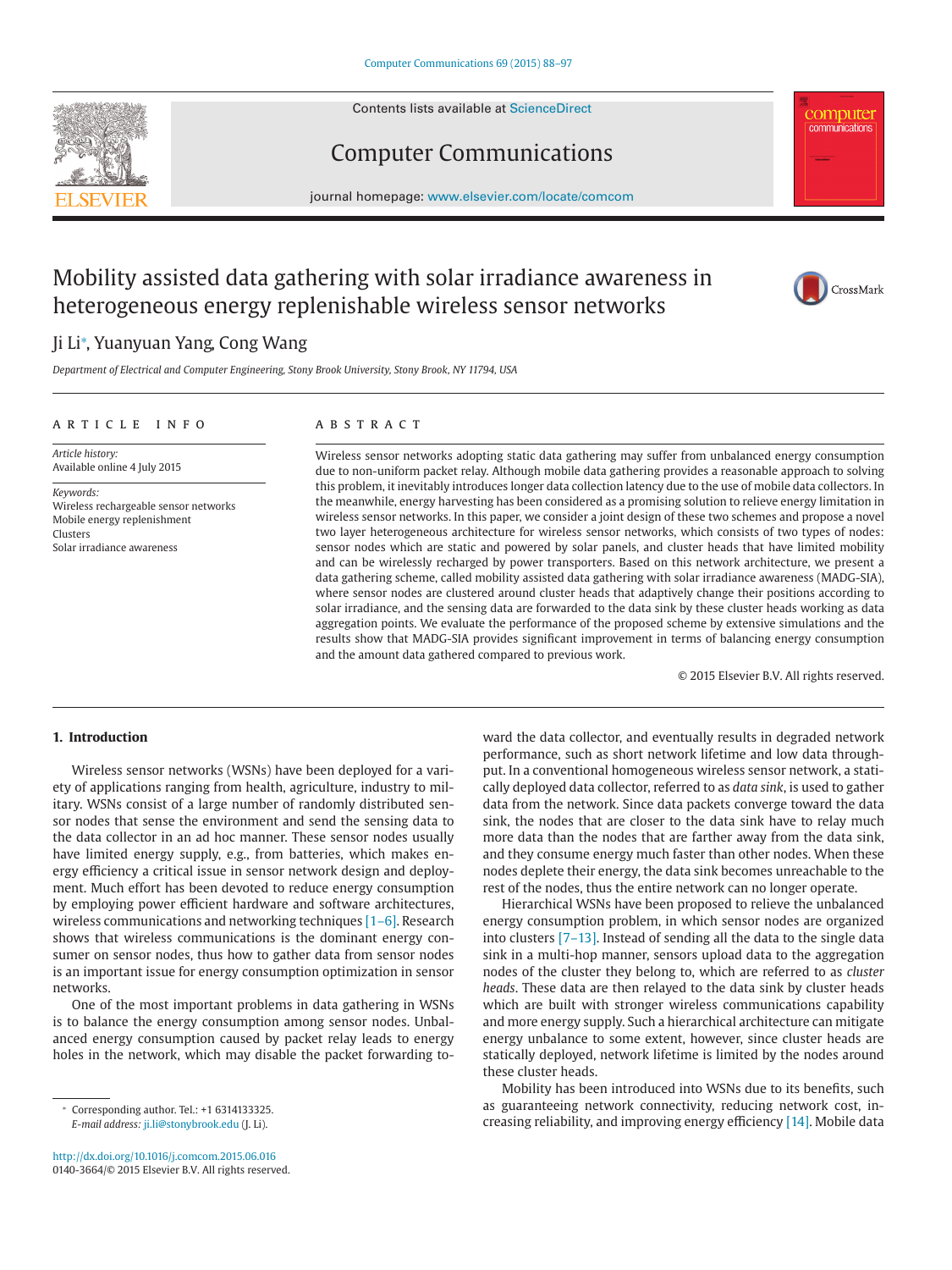gathering uses a mobile data collector to sojourn at different positions in a sensor network to gather data from surrounding sensor nodes. By moving the data aggregation points across the entire network, energy consumption tends to be balanced in the whole network [\[15,16\].](#page--1-0) However, a challenge of mobile data gathering is that such a scheme inevitably introduces long data collection latency because the mobile data collector has to visit all the selected positions before it can upload data to the data sink. The positions of data aggregation points also need to be carefully selected depending on multiple factors, such as network topology, energy levels of all the sensor nodes, and the amount of sensing data generated in each sensor node. The computation inevitably increases overhead and operational complexity of the network.

Energy harvesting techniques have been recently employed as a solution to prolong network operating time from another aspect. Such a scheme captures energy from the ambient environment, e.g., mechanical, thermal, photovoltaic or electromagnetic energy, to charge sensor nodes. However, the main drawback of energy harvesting techniques is the low efficiency of recharging, since the power output of energy harvesting devices is relatively low compared to the power consumption of the node for sensing and communications [\[17\],](#page--1-0) especially for the sensor nodes around the data aggregation points.

In order to overcome the aforementioned problems, it is desirable to find a novel approach to balancing energy consumption to improve network performance in WSNs. By taking advantage of mobility and renewable energy while shortening data collection latency, we propose a **mobility assisted data gathering with solar irradiance awareness** scheme, abbreviated as **MADG-SIA**, to achieve balanced energy consumption in WSNs and prolong network lifetime. We construct an MADG-SIA enabled network with three types of devices: the static sensor nodes that are powered by solar panels, the mobile cluster heads that can be wirelessly recharged, and the power transporters (referred to as *PowCars*). Different from sensor nodes, the discharge rates of cluster heads are much higher than the charge rate provided by solar panels due to the large amount of data forwarding and movement. We use PowCars to charge cluster heads more efficiently when their energy levels are low. The network has a hierarchical architecture where sensor nodes are clustered and send data to their corresponding cluster heads. The cluster heads sojourn at different positions, referred to as *anchor points*, in each data gathering period, to collect data from surrounding sensor nodes in a onehop or multi-hop manner. By carefully moving cluster heads to some positions for data gathering, the energy-consuming data forwarding tasks are shared among all the sensor nodes to balance their energy consumption. On the other hand, as the moving distance of cluster heads is limited, and they communicate with the data sink directly once settled down, the data collection latency in the proposed network is much shorter than that in mobile data gathering. Based on this network architecture, we will find optimal positions for anchor points and moving paths for cluster heads, and develop a clustering approach and determine the routes for sensor nodes to upload data to cluster heads.

The rest of the paper is organized as follows. The related work is discussed in Section 2. [Section 3](#page--1-0) describes the framework of the proposed scheme. In [Section 4,](#page--1-0) the system model and the proposed algorithm are presented for WSNs with regular and random topologies. [Section 5](#page--1-0) evaluates the impact of various parameters on network performance. Finally, the paper is concluded in [Section 6.](#page--1-0)

#### **2. Related work**

In this section, we briefly review some related work in the literature, which includes the work on data gathering with clustering and energy replenishment in WSNs.

#### *2.1. Data gathering in clustered WSNs*

An energy-efficient framework for clustering-based data collection in WSNs was proposed in [\[7\].](#page--1-0) By adaptively enabling/disabling prediction operations and updating clustering as well as accommodating in-network aggregation and the sleep/awake scheduling, the framework achieves energy efficiency when sensor data are spatially and temporally correlated. Clustering sensor nodes was also considered in [\[8\].](#page--1-0) By periodically selecting cluster heads according to the combination of residual energy and a secondary parameter, such as node proximity to its neighbors or node degree, this clustering method outperforms weighted clustering protocols in terms of several cluster characteristics. Heterogeneous ad hoc sensor networks were studied in [\[9\]](#page--1-0) which focused on energy and link heterogeneity. The impact of the number and placement of heterogeneous resources on the performance of networks of different sizes and densities was evaluated. It was shown that it requires only a modest number of reliable, long-range backhaul links and line-powered nodes to have a significant impact. Employing mobile cluster heads in hybrid sensor networks was explored in [\[10\].](#page--1-0) A heuristic algorithm for positioning cluster heads and balancing traffic load in the network was proposed and shown to be able to increase network lifetime after only a few rounds of adjustments. An energy-balanced dominating set based clustering scheme was proposed in [\[12\],](#page--1-0) where normal nodes broadcast the number of cluster head candidates around it. Each candidate calculates the median of such numbers received from its neighbors, and becomes a final cluster head with a probability inversely proportional to the median. Employment of distributed load balanced clustering (LBC) and MIMO uploading techniques in WSNs was studied in [\[13\],](#page--1-0) in which the sensors are organized into clusters by executing a distributed LBC algorithm, which also generates multiple cluster heads in each cluster to balance the work load and facilitate MIMO data uploading.

The above schemes can greatly save energy by utilizing clustering compared to conventional relay routing in networks. However, since they are based on conventional sensor nodes and do not consider energy harvesting, the network lifetime is limited by the battery life. Alternatively, our work in this paper jointly considers energy replenishment and cluster head movement with the goal to extend operation time of WSNs.

#### *2.2. Energy replenishment in WSNs*

A general target coverage problem for a solar-powered active sensor network with a controllable sensing range was investigated in [\[18\],](#page--1-0) where a near-optimal approximate solution was provided with a 60X improvement in speed at the cost of 8% reduction in the quality of coverage. A joint study of energy management and resource allocation problem for energy-harvesting sensors was presented in [\[19\],](#page--1-0) in which the optimal sampling rate was explored based on the average energy replenishment rate, and a local algorithm was presented for each sensor to adapt the sampling rate according to short term fluctuations in recharging, with the objective of maintaining the battery at a target level. A dynamic energy-oriented scheduling method (DEOS) was proposed in [\[20\]](#page--1-0) for multiple tasks allocation with a time-varying and limited energy constraint in energy harvesting WSNs. Simulation results indicated that DEOS is extremely lightweight and it effectively schedules tasks to utilize the dynamically available energy. RF radiation based energy replenishment for sensor networks was studied in [\[21\],](#page--1-0) where a wireless charging system was developed and implemented so that sensor nodes get charged by a mobile charger. However, experiment reveals that energy replenishment with this technique is of low efficiency and difficult to be used in large scale WSNs with perpetual operation. The application of wireless energy replenishment through resonant magnetic coupling for WSNs has also been studied in literatures. A